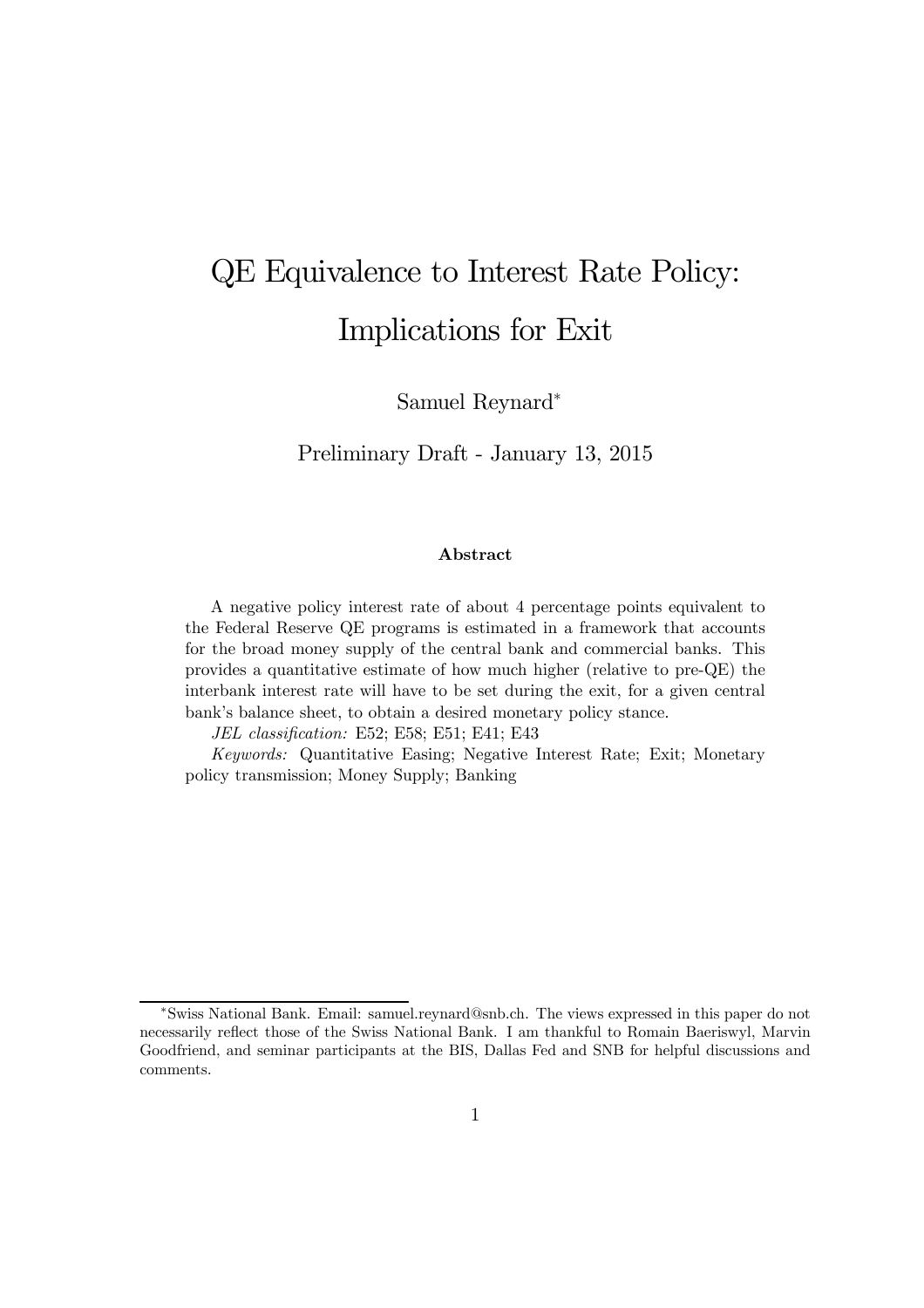#### 1. Introduction

This paper presents and estimates a monetary policy transmission framework to jointly analyze central banks (CBs)' asset purchase and interest rate policies. The negative policy interest rate equivalent to QE is estimated in a framework that accounts for the broad money supply of the CB and commercial banks. The framework characterises how standard monetary policy, setting an interbank market interest rate or interest on reserves (IOR), has to be adjusted to account for the effects of the CB's broad money injection. It provides a quantitative estimate of how much higher (relative to pre-QE) the interbank interest rate will have to be set during the exit, for a given central bank's balance sheet, to obtain a desired monetary policy stance. Or, in standard monetary policy analysis words, how many percentage points must be added to a standard Taylor rule rate for a given CB's balance sheet?

In response to the financial crisis, CBs have dramatically increased their balance sheets by buying various kinds of assets, which has resulted in strong increases in reserves that commercial banks hold at CBs. The counterpart of CBs' asset purchases has partly been the non-banking sector. This has directly increased broad money supply which, in "normal times", CBs only influence indirectly by affecting commercial banks' funding conditions, i.e. the interbank market interest rate. With QE, when the CB buys assets from the non-banking sector, commercial banks act as intermediaries. The result is like an increase in broad monetary aggregates in "normal times": the banking sector injects broad money in the non-banking sector in exchange for bonds or mortgages. With this money creation there is less need to borrow among the non-banking sector, as more money is available, and aggregate consumption can increase as more people hold money and can thus consume at the same time. For ex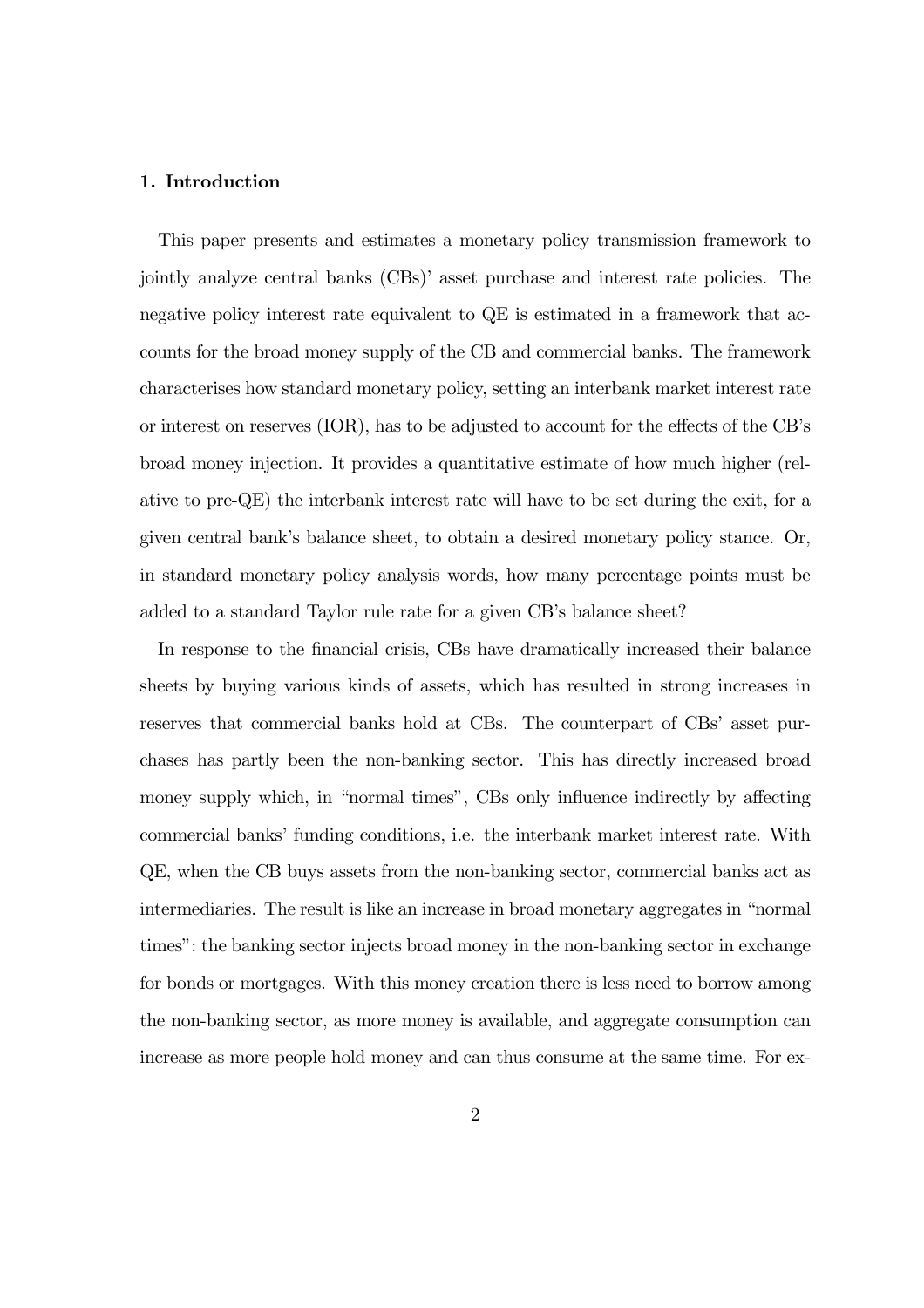ample, households and hedge funds selling bonds to the Fed can buy corporate debt, which is an actual behavior following QE documented in Carpenter et al.  $(2014)$ . This puts downward pressure on mortgage and corporate debt yields.

Estimating the effect of broad money supply shocks in "normal times" thus allows to quantify effects of CB's direct money supply with QE. Estimations using only the QE period confirm the quantitative results. A 3% increase in broad money (M2M) corresponds, in terms of peak impulse-response effect on real GDP, to a 100 basis points decrease in the Federal funds rate. With QE, banks' reserves at the Fed increased by USD 2,700 billion. As "households" (which include hedge funds, as explained in Carpenter et al.) were counterparts for about half of it, M2M increased by about USD 1,350 billion as a result, or 12% of its current amount. According to this framework, QE thus corresponds to a 400 basis points decrease in the Federal funds rate and contributed to a 1.75 percent increase in real GDP. As a result, with its current balance sheet, the Fed would have to raise the interbank market interest rate 4 percentage points higher than pre-crisis levels to achieve a desired given monetary policy stance. This adjustment will depend on the evolution of Fed's direct supply of broad money.

A 4 percentage points negative interest rate is somewhat in the same order of magnitude as shadow rate estimates based on different approaches. Krippner (2015) estimates a shadow short rate of minus 5 percent at its lowest, and Wu and Xia (2014, updated by the Federal Reserve Bank of Atlanta) estimate a shadow rate around minus 3% at the end of QE3 with nonlinear term structure models. Lombardi and Zhu (2014) estimate a shadow rate at minus 5 percent at its lowest with a dynamic factor model. A difference is that the analysis of this paper indicates that it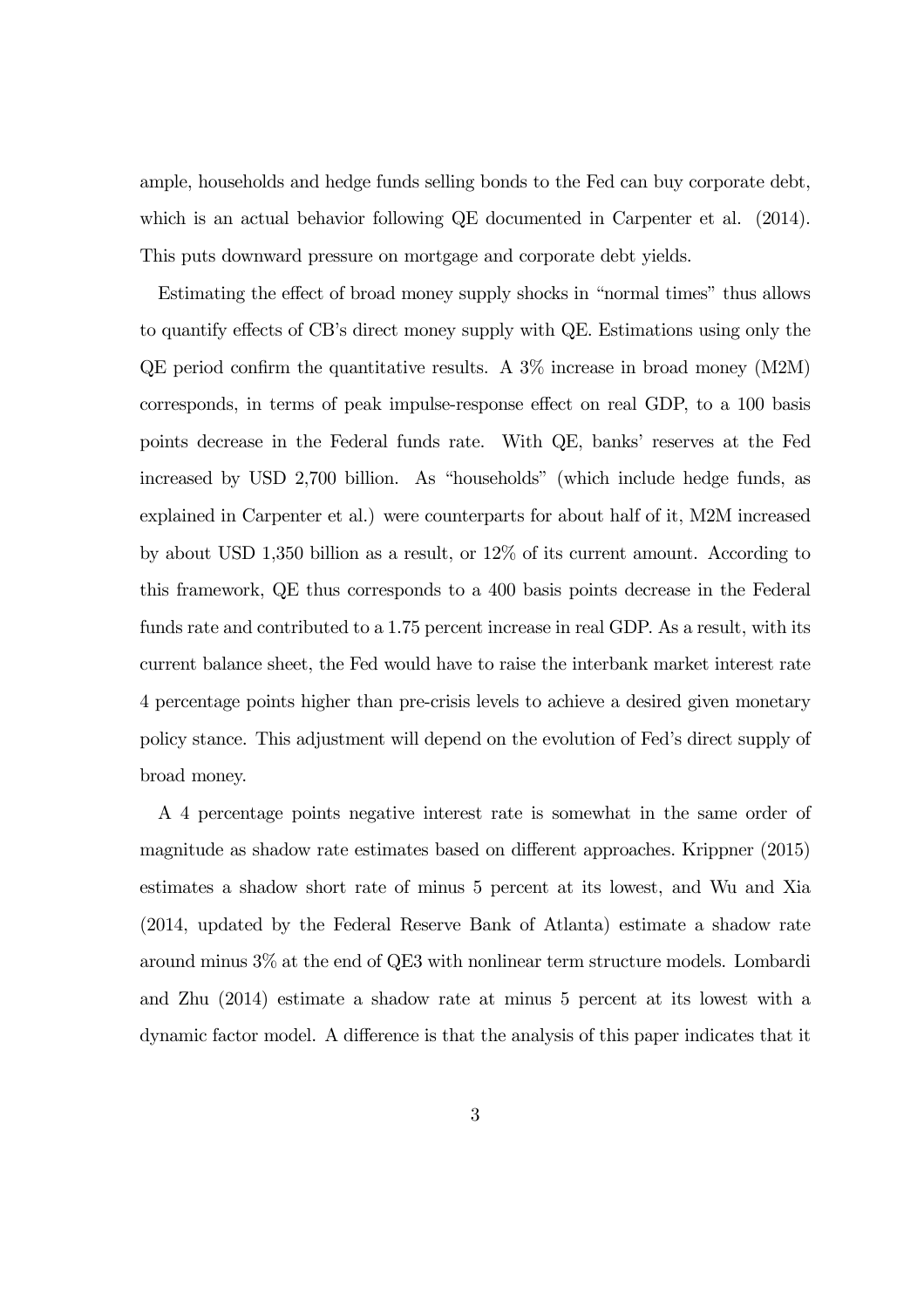is the stock of broad money injected by the central bank, rather than flows of asset purchased, that affect economic activity, and thus QE effects remain as long as the CB's balance sheet remains higher than before the financial crisis.

Section 2 presents the conceptual framework. Section 3 displays the empirical results. Section 4 quantifies QE effects and the implications for exit, and section 5 concludes.

#### 2. Monetary policy and banking

## 2.1. Conventional and unconventional policy

Figure 1(a) represents the relationship between monetary policy, money and interest rate as it implicitely is in a standard dynamic stochastic general equilibrium (DSGE) model used for monetary policy analysis. In those models, the CB controls the interest rate relevant for consumption decisions. The money demand curve reflect the Euler equation and a cash-in-advance constraint (or money in the utility function): when the central bank decreases the interest rate, current aggregate consumption increases and thus money demand for transactions increases.



Fig. 1. Standard vs. Banking Models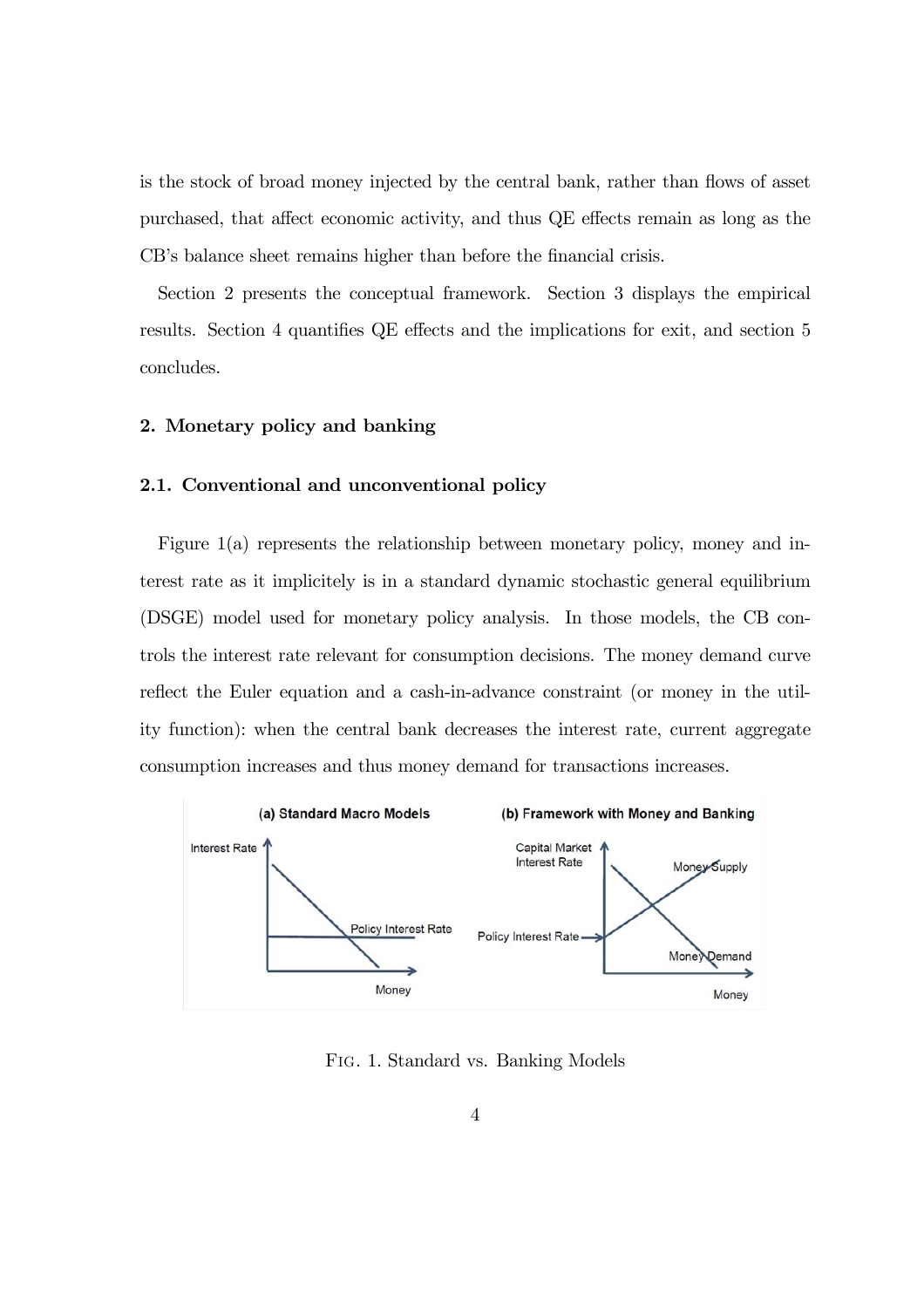In reality however, it is not the central bank but commercial banks which supply money in "normal times", and the interest rate relevant for consumption decisions is the capital market rate set by commercial banks and on financial markets. Figure 1(b) represents the relationship between monetary policy, money and interest rates in a framework including banking. The money demand curve is downward sloping as a decrease in capital market rates increases the demand for current consumption and aggregate borrowing as more projects become profitable. The upward sloping supply curve represents credit supply and money creation by commercial banks, where money supply is an increasing function of capital market interest rates. The intercept of the money supply curve is influenced by the Federal Funds rate (FFR) or interest on reserves (IOR), i.e. the financing or opportunity cost of reserves for banks. As the aggregate amount of lending increases, monitoring and balance sheet costs as well as the risk of default increase, thus the marginal cost of loan production increases.<sup>1</sup> The money supply curve has thus an upward slope, and shifts with changes in FFR or IOR, lending costs, capital requirements, banks' lending standards and profitability shocks.<sup>2</sup> Both the policy and market interest rates have the same maturity. As banks give mostly long-term loans, the policy interest rate in fact represent an expectation of future short-term policy rates.

Money represents a broad monetary aggregate and is defined as M2M (i.e. M2 minus time deposits) for the US in the empirical analysis. It includes cash and zero maturity deposits that can be used direclty (like cash or checks) or indirectly

<sup>1</sup>Bank lending and money creation can be integrated into a macroeconomic framework with a loan production function as presented in Goodfriend (2005) and Goodfriend and McCallum (2007).

<sup>&</sup>lt;sup>2</sup>In standard DSGE models, with the assumption that the CB controls the interest rate relevant for economic decisions, monetary policy actually implicitely does QE all the time, providing broad money to target the interest rate. The problem is that the central bank in fact does not control broad money nor the interest relevant for economic decisions in "normal times", but does so with QE.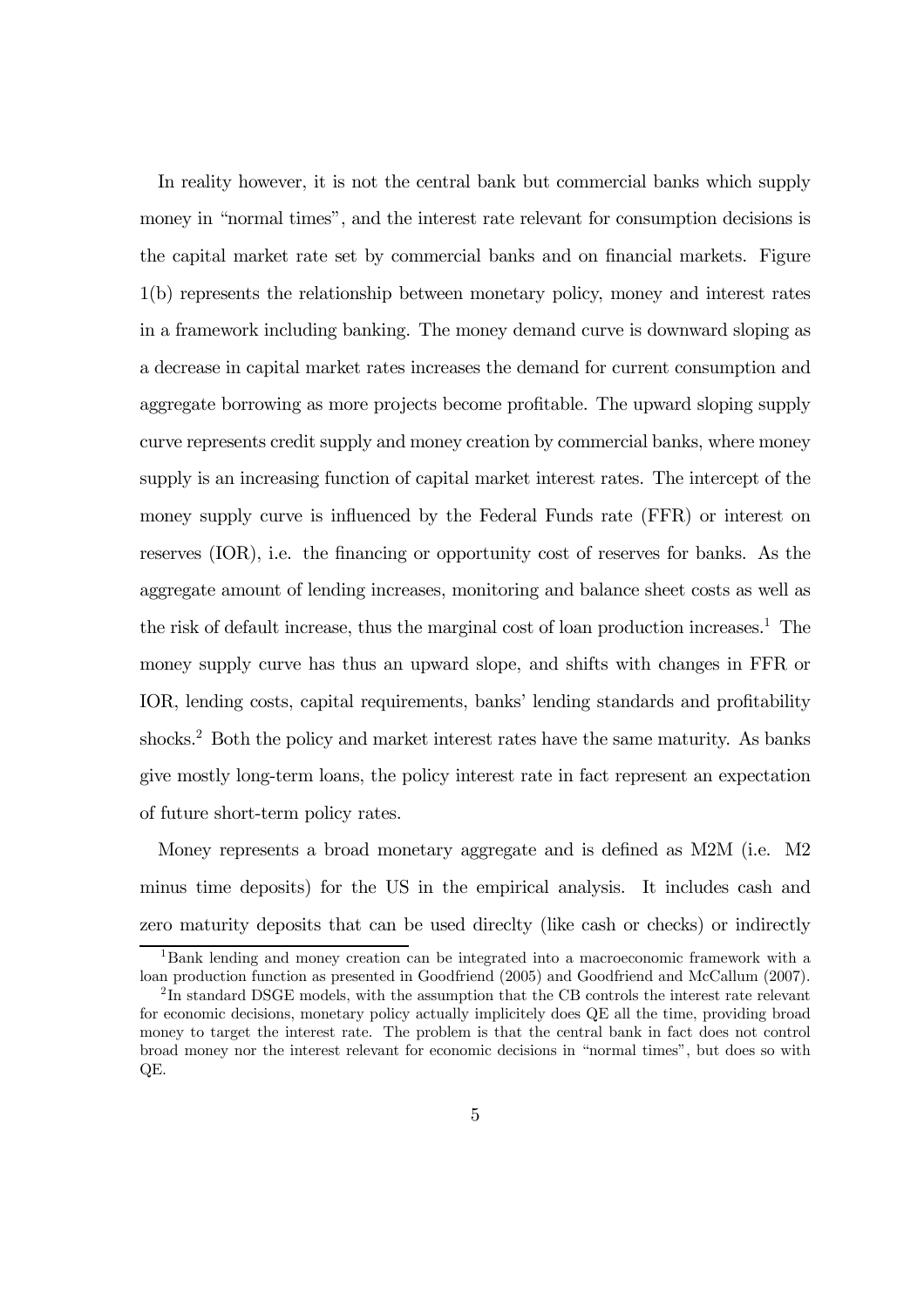(immediate transfer available at no cost, like saving accounts) to buy goods and services. Money differs from bonds (and other assets) in that it is the only means of payment. Bonds can be sold relatively quickly in exchange for money, directly or via repo, but it is costly to do so. As a consequence, people hold USD 11 trillon of money (M2M) that earns very little interest, i.e. well below the interest paid on T-bills. Moreover, when money is exchanged among the non-banking sector via good or service transactions or is exchanged against debt, the means of transaction is transferred from one economic agent to another, thus aggregate consumption cannot increase. Only when banks or or the central bank create money can aggregate consumption increase.

With both conventional monetary policy and QE, broad money, i.e. the means of payment, is always created against debt which the banking sector creates or buys from the non-banking sector. In "normal times", broad money is provided by the the banking sector to the non-banking sector as banks provide loans or purchase existing bonds. And with QE, broad money is provided by the central bank when it buys bonds from the non-banking sector; the banking sector then acts as an intermediary and thus, as in "normal times", provides broad money to the non-banking sector against bonds. The only difference is that, in "normal times", the CB gets bonds for only a fraction (the reserve ratio) of broad money created through loans or banks' asset purchases, whereas with QE the CB gets bonds for the full amount of money created. The interbank market is just a way for the CB to control net financing conditions of banks, and thus indirectly the money supply in "normal times" (and thus the intercept of the supply curve); with QE, the CB has a direct quantity effect.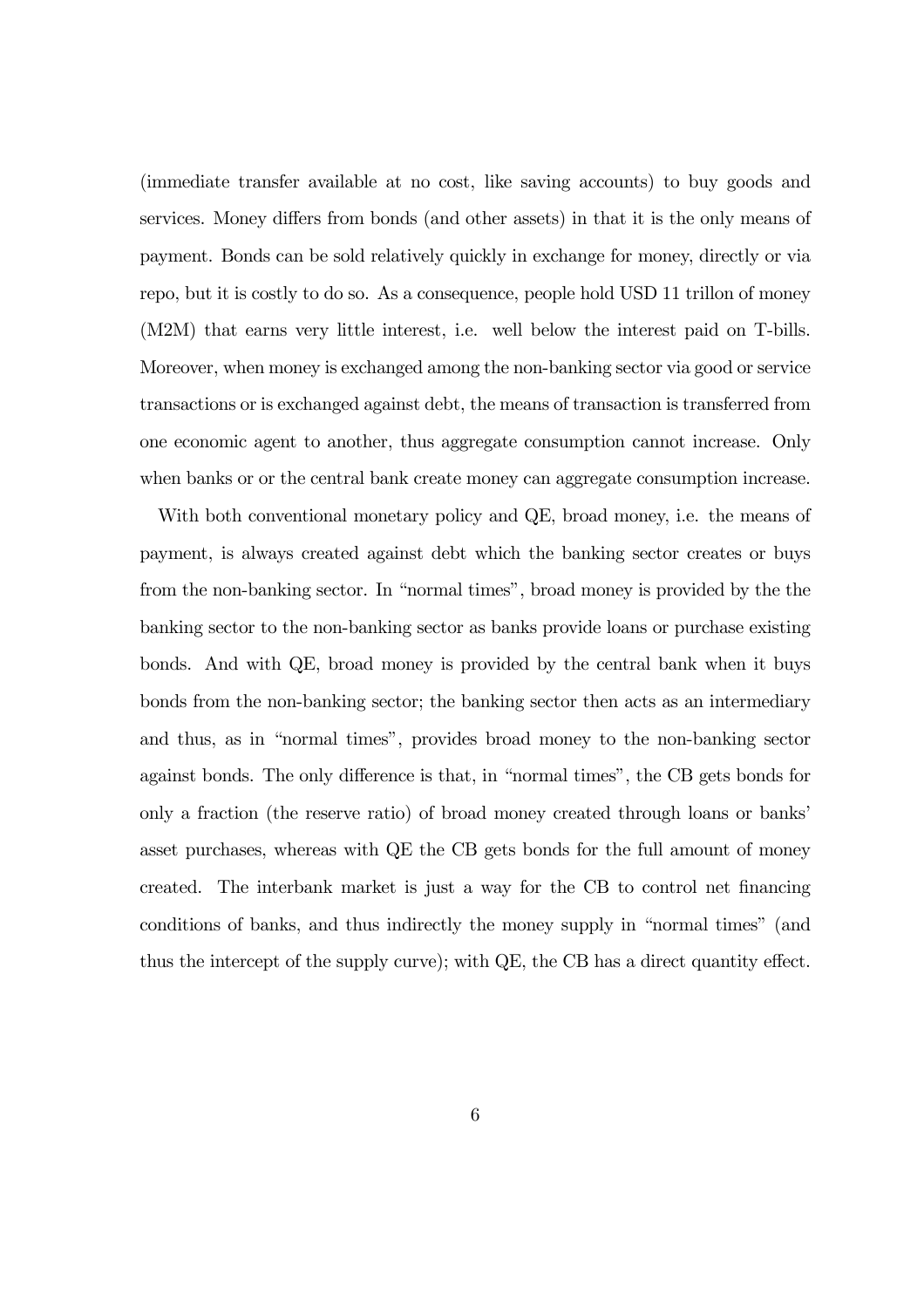#### 2.2. QE and Exit

Figure 2 represents the effects of QE and exit. With conventional monetary policy, when the CB lowers the interbank market rate, the financing cost of banks decrease and banks thus provide more loans or buy more bonds at a given capital market rate; thus the broad money supply curve shifts to the right. With QE, broad money directly increases by the amount of assets that the CB buys from the non-banking sector. The effect of QE on capital market interest rates corresponds to a negative interest rate on reserves (IOR), as can be seen on Figure 2, in the sense that if the CB would implement negative IOR, some banks would find it profitable to start lending at even negative market interest rates, thus the money supply curve would shift down as with QE. Section 3 quantifies the negative interest rate equivalent of QE.



Fig. 2. Exit and Interest Policy

The reason equilibrium capital market interest rates decrease can be understood as follows. To get more means of payment, i.e. to increase aggregate consumption,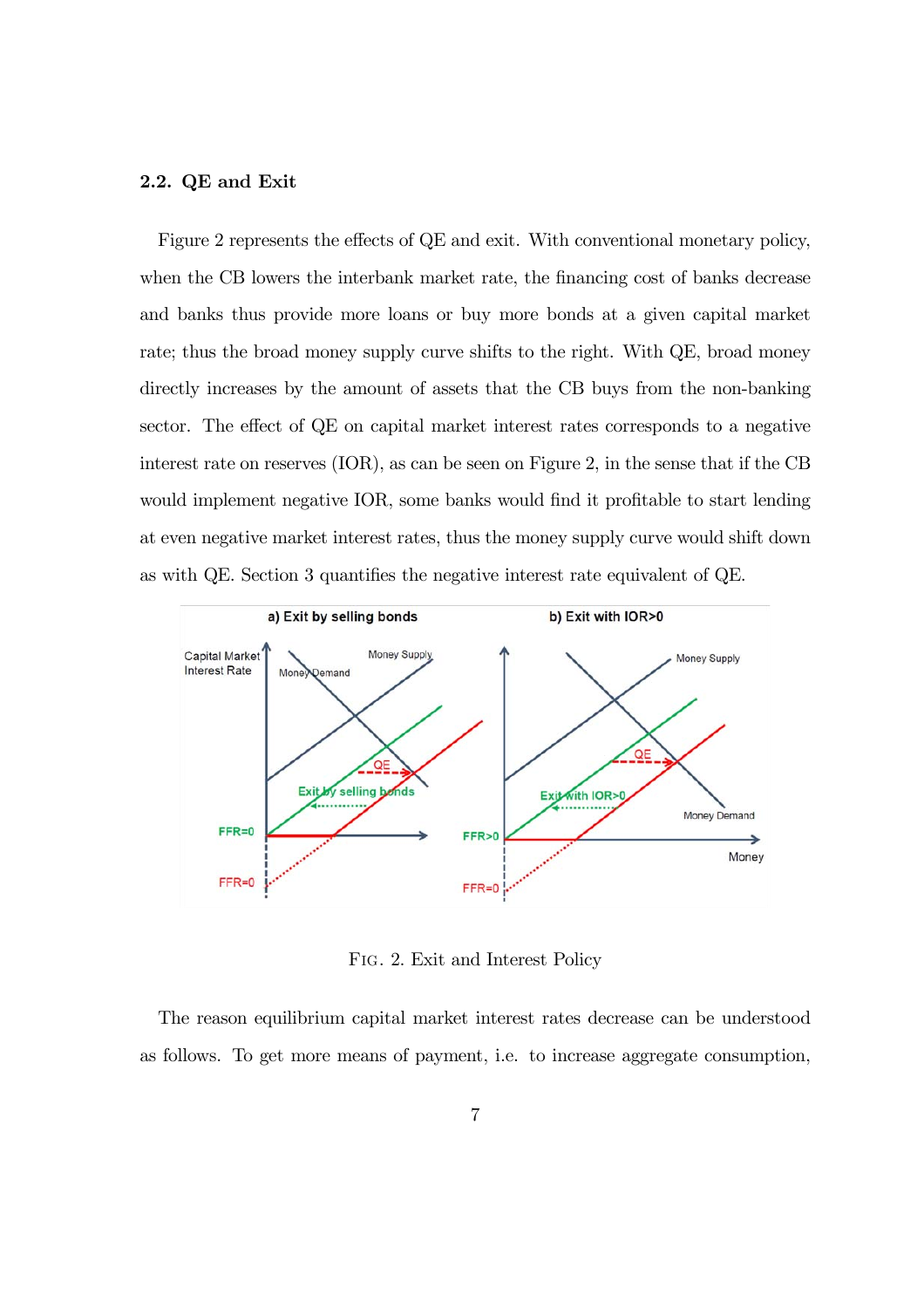the non-banking sector has to provide claims to the banking sector with conventional policy, or to the CB with QE. With QE, the CB increases the amount of broad money that can be lent and borrowed among the non-banking sector, thus economic agents need to borrow less on aggregate. Therefore capital market rates decline as there is less need to borrow and aggregate lending risk decreases.

Figure 2 shows the consequences of exit. If the CB sells bonds, the pre-QE spread between capital market and interbank market interest rates will be restored. If however the CB tightens monetary policy by raising the interest on reserves, the spread will remain depressed other things equal, i.e. capital market interest rates will be lower for a given interbank rate as the CB is a provider of broad money in addition to commercial banks. The intercept of the green curve would corresponds to an interbank rate larger than zero on Figure 2(b), in contrast to Figure 2(a) where the CB would sell bonds. For a desired monetary policy stance, the CB will thus have to raise the interbank market rate higher than pre-QE to compensate for the stimulative economic effect of QE. By quantifying the correspondance between QE and conventional monetary policy, section 3 provides an estimate of the extend to which the interbank rate will have to be higher for a desired monetary policy stance during the exit given the broad money directly supplied by the CB.

#### 3. Empirical interest and quantity effects

This section estimates the effects of QE and compare them to the effects of conventional interest rate monetary policy according to the framework presented in section 2. To account for general equilibrium effects and endogeneity, a VAR model is estimated. The variables included are standard for a macro VAR model, except that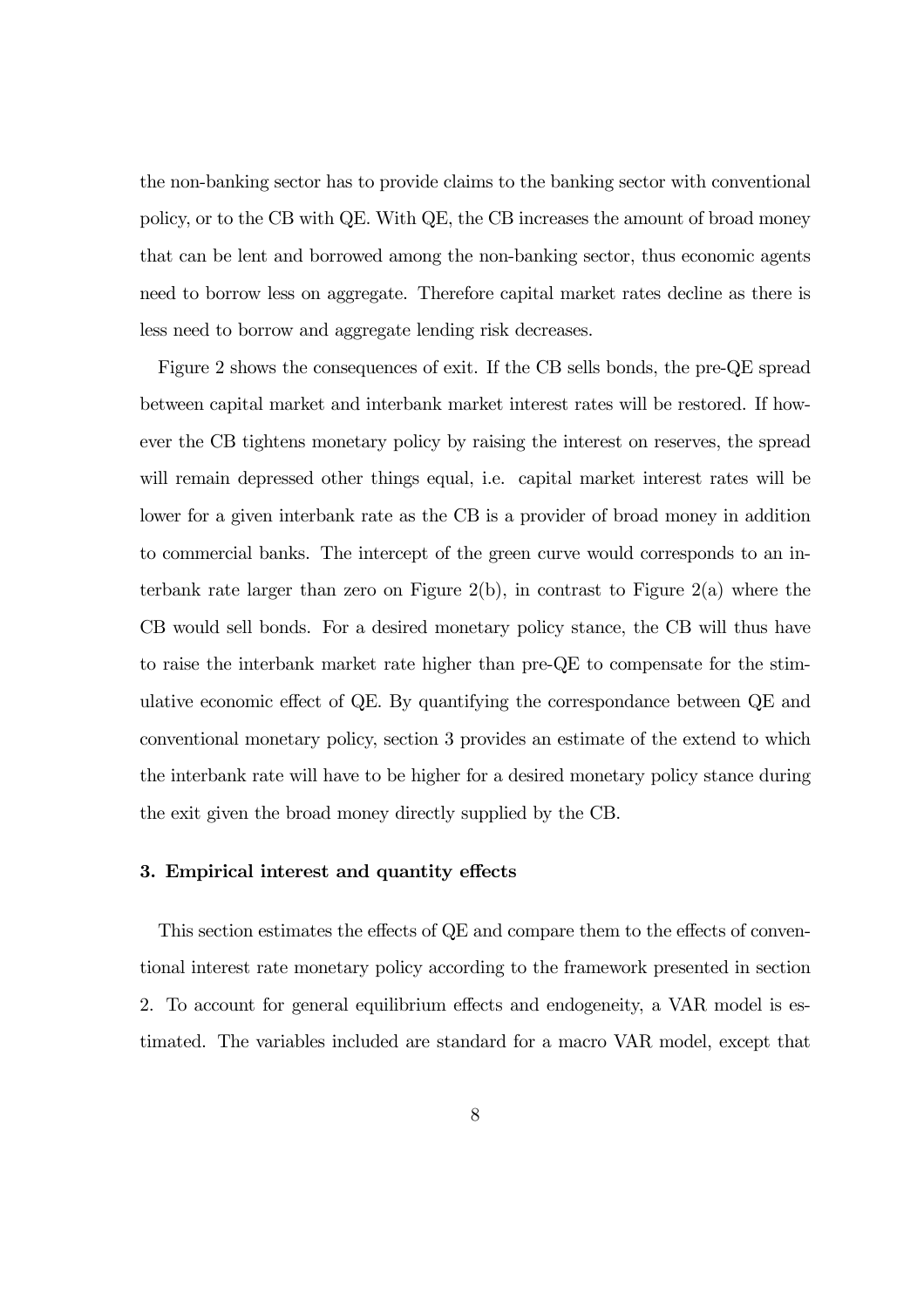money and an interest rate spread are included to account for QE and the banking sector transmission of monetary policy. The variables included are the log levels of the price of industrial commodities (LCOMPI), GDP price deflator (GDPDEFL), real GDP (LGDPR), M2M (LM2M), as well as the following variables in percentage points: the Baa - 10-year Treasury bond interest rate spread (BAA\_TB10) and the Federal Funds rate (FF). The Baa-treasury spread is meant to account for the interest rate spread presented in the framework of section 2, in the sense that the Baa corporate rate reflects long-term market lending rates and the 10-year Treasury rate reflects long-term expectations of the monetary policy interest rate. There are of course many capital market rates, and the mechanisms presented in this paper should affect all of them. The main results are robust when a short-term spread is used or when a VAR without a spread is estimated.

First, the estimation period 1977Q1-2007Q2 is considered, as aggregate money demand showed signs of instability prior to 1977 and has been stable since.3 This first sample ends before the financial crisis. Then, the zero-lower bound period 2009Q1- 2014Q3 is considered. Althought this second sample is short, estimations confirm results from the longer pre-crisis period. The VAR model includes one lag of each variable and variables are ordered according to the graph and variables' description above. Results are robust to variables' ordering, as well as generalized IR, and lag choice. Figure 3 presents impulse-response functions for the 1977Q1-2007Q2 period, with 95% standard error bands.

Impulse-response functions are in line with standard results from macro VAR models. There are additional insights from including an interest rate spread which support the framework presented in section 2. First, as implied by a money and loan sup-

<sup>3</sup>See Reynard (2004, 2007).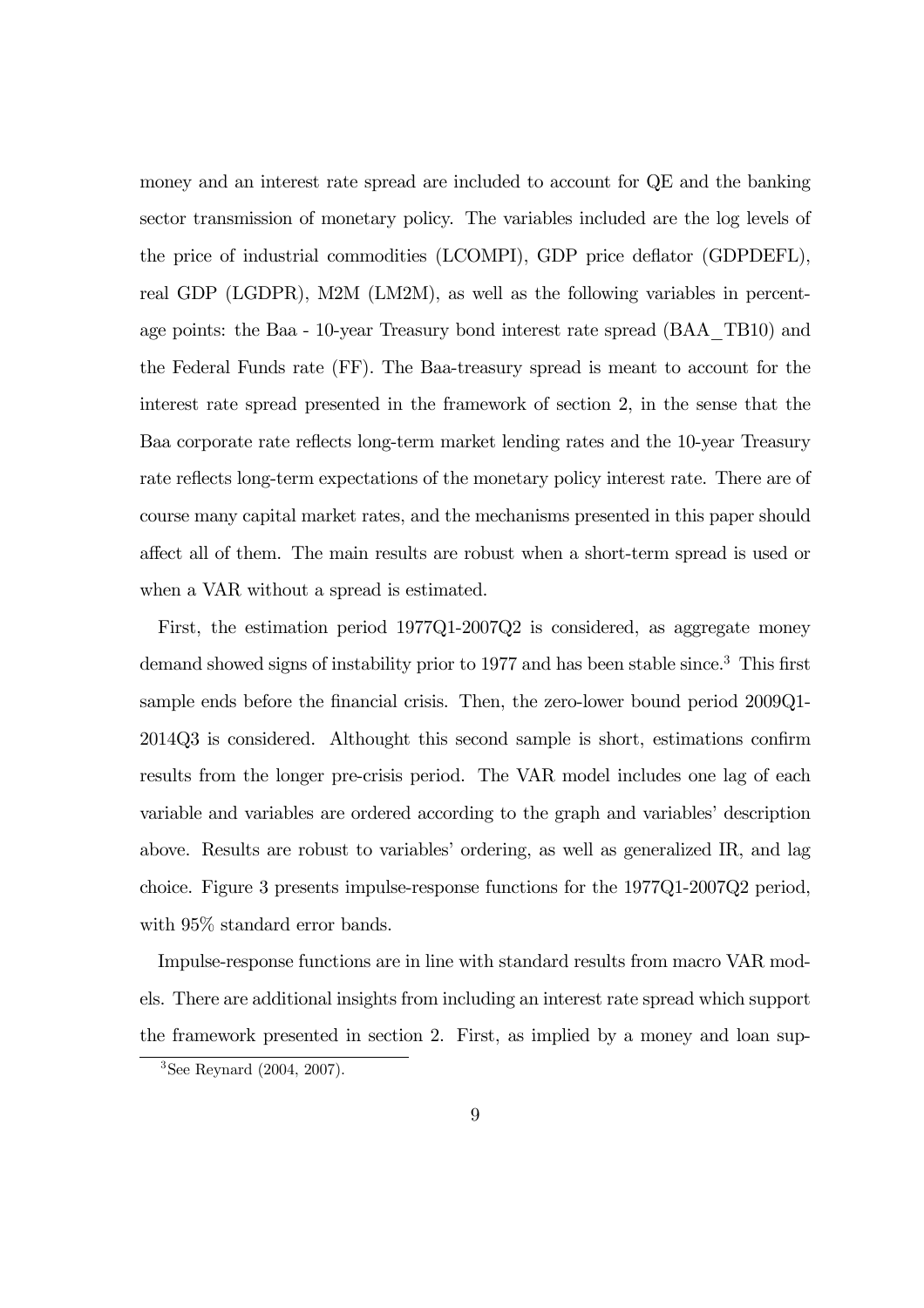

Fig. 3. Impulse-Response Function (1977-2007)

ply function, money supply increases after a positive spread shock: it becomes more profitable for banks to lend money as capital market rates increase relative to the monetary policy interest rate. The spread shock could be indentified as a productivity capital demand shock, as it is followed by increasing real GDP. Note that the CB accomodates this shock as the FF decreases. Moreover, money supply decreases with an increase in the FF, as we would expect from higher banks' financing costs. And the positive response of the spread to a FF shock reflects the financial accelerator mechanisms.

A positive money shock decreases the spread, as implied from the analysis of section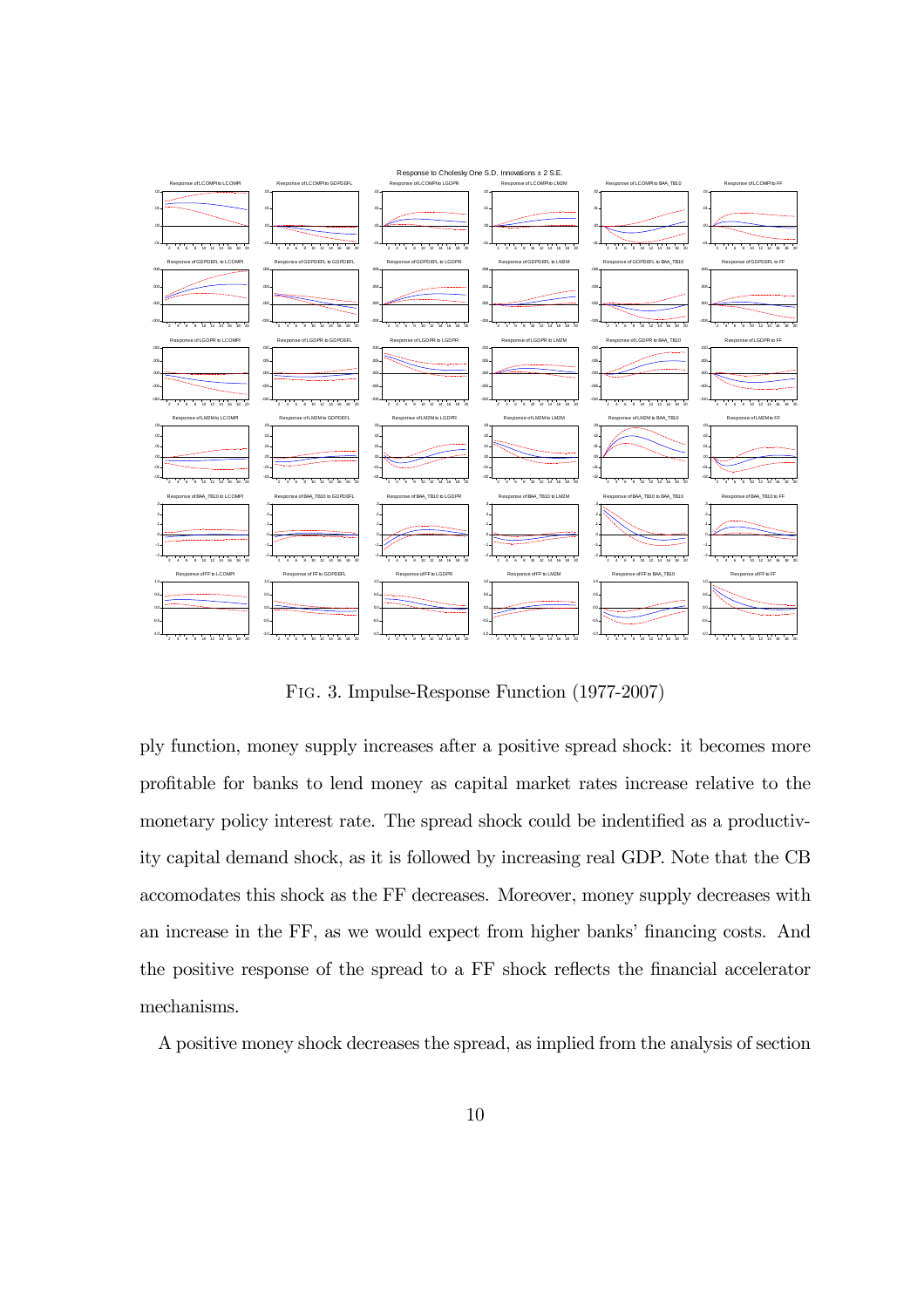2, and increases real GDP. Comparing the peak response of real GDP to money and FF shocks leads to the following equivalence: a 3% increase in broad money corresponds to a 100bp decrease in the FF. Similar results are obtained when the spread is not included in the VAR model.

To check whether the results are representative of QE, a VAR when the policy rate was at the ZLB is estimated. The FF and spread are not included as there was no movement in the policy rate. Results are presented on Figure 4. The sample period 2009Q1-2014Q3 is short but leads to similar quantitative results.



Fig. 4. Impulse-Response Functions (ZLB)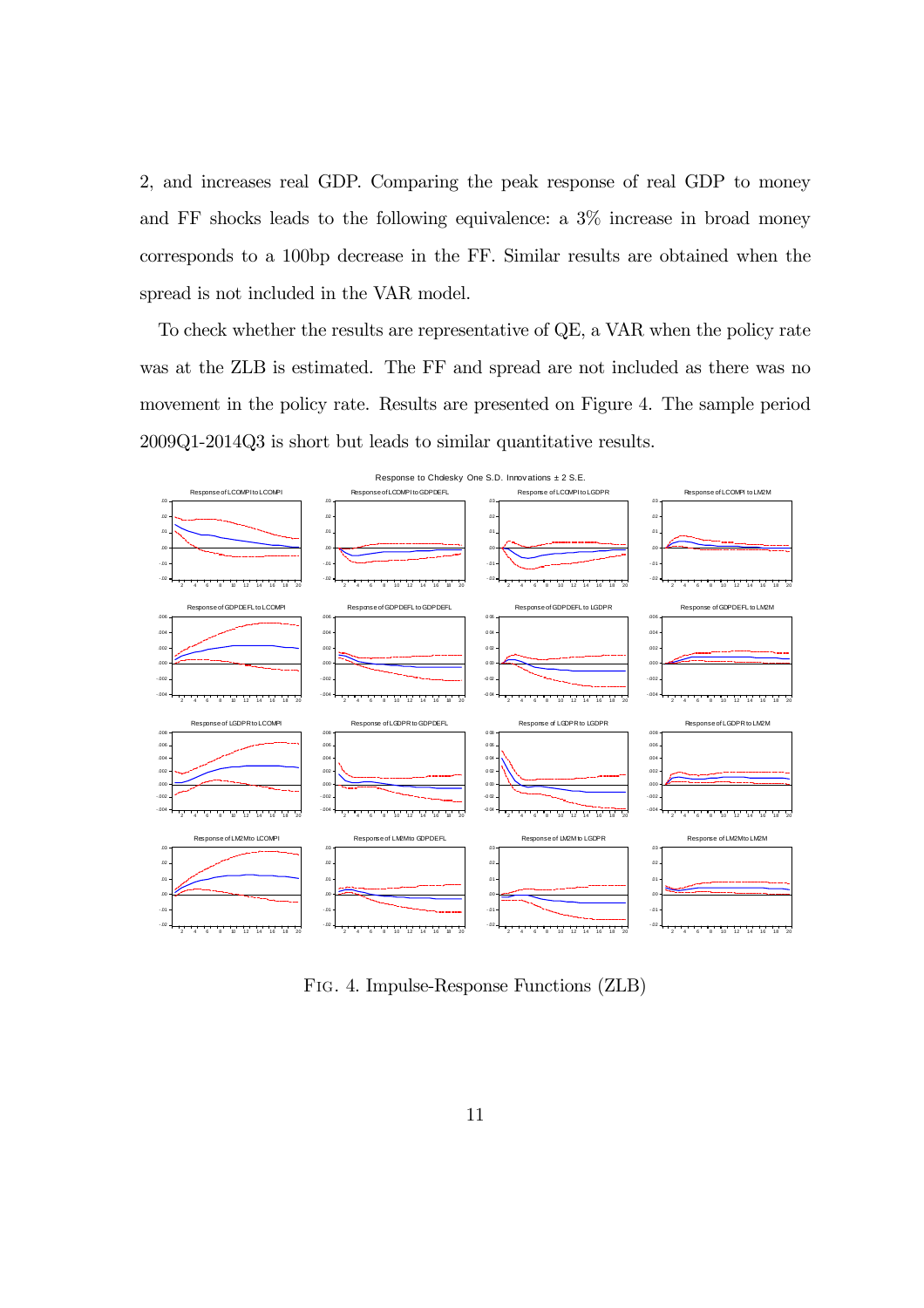# 4. QE effects and implications for exit

With QE, commercial banks' reserves at the Federal Reserve increased by USD 2,700 billion. As "households" (which include hedge funds) were counterparts for about half of it (se Carpenter et al.), M2M increased by about USD 1,350 billion as a result, or 12% of its current amount. QE thus corresponds to a 400bp decrease in the FF, and contributed to a 1.75% increase in real GDP.

## 5. Conclusions

[tbc]